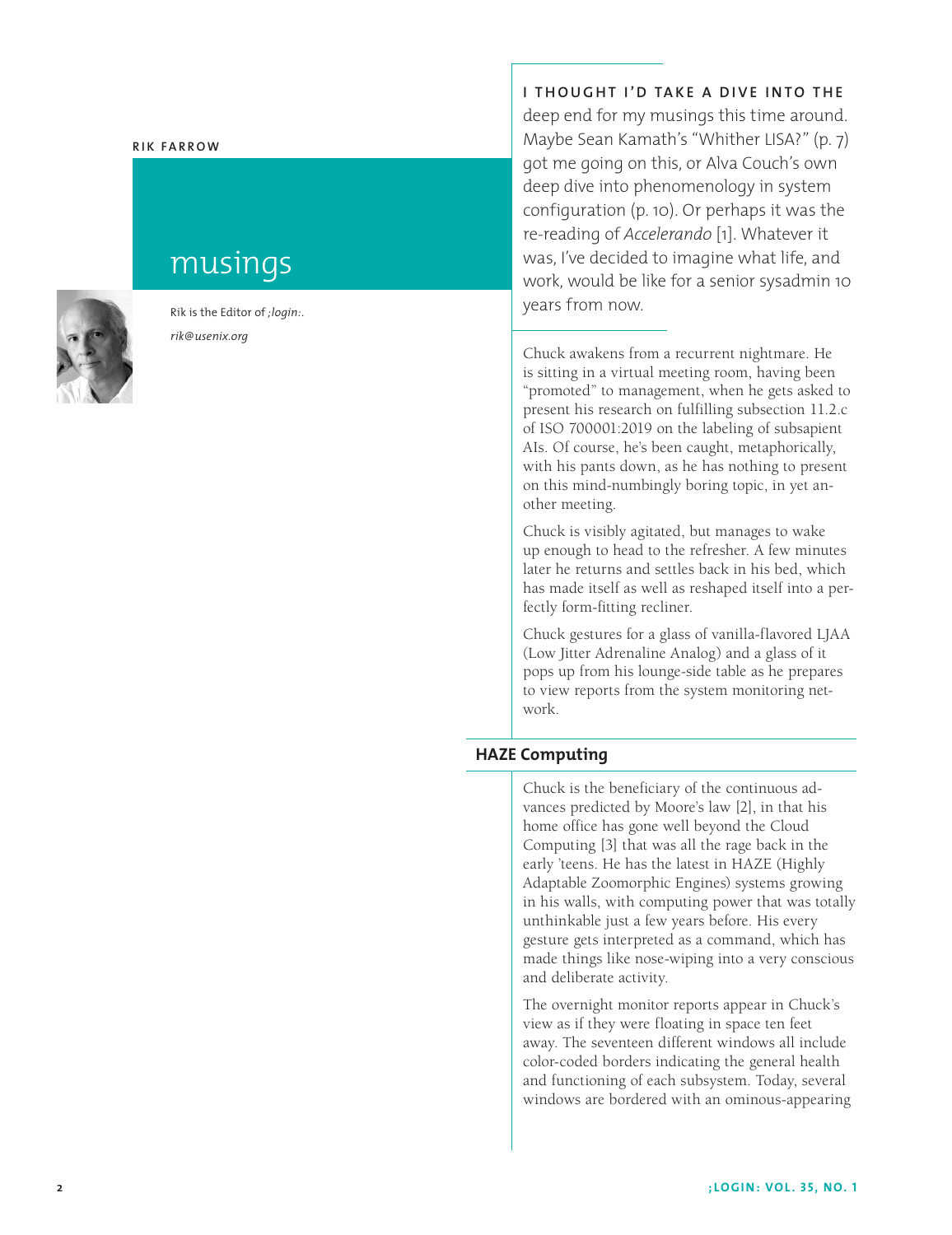orange, and Chuck grimaces, then takes a big gulp of LJAA. Things are going to be interesting today indeed.

By focusing on a window, he can make it swish from its place in the array and zoom until it covers the other windows, which still can be seen vaguely behind it. This window deals with user satisfaction. A blink, and the user satisfaction window drills down into graphs showing the groups of users his team is responsible for. The scientist groups are blinking red, and Chuck sighs.

The scientists have been unhappy for years, ever since their treasured grids and clusters have been moved to the Physical Plant. It wasn't his fault that those systems generated enough waste heat to heat (and cool) the entire complex. As heating and cooling falls under the control of the Physical Plant, Plant gets to run grids and clusters as well, recycling their heat [4]. The scientists still get to use these systems, but the Physical Plant manager often throttles performance to match times of peak heat requirements, something that (of course!) vexes the scientists.

Chuck chuckles and gestures a note to himself to add a weight to the display of the scientist group's user satisfaction index. There is really nothing he can do about their discomfort, unless he can help them get their own HAZEbased systems. But that's a job for management.

#### **Backup**

Chuck blinks, and the user satisfaction window zips back into its position. Another steely glare and the next orange-tinged window pops into frontand-center position. This window warns Chuck that today is backup day, and the automated truck carrying the disk arrays is late. Chuck gestures up a tracking screen and can see that the truck is sitting in a recharging station. Another gesture shows him that demand for electricity is exceptionally high this morning (yet another day of unusual heat!), and that is slowing down the recharge rate for the truck.

Chuck fondly recalls the days when he did off-site backups to tapes, back in the 'oughts. These days, with petabyte storage systems being the norm, nothing less than a truck full of disks (TFOD) can be used for reliable backup storage.

Like other businesses deemed part of the crucial infrastructure by the government, Chuck is responsible for seeing that all data gets backed up routinely, shipped by automated truck, then stored in Cheyenne Mountain. Chuck is vaguely aware that Cheyenne Mountain was once the doomsday bastion for fighting nuclear wars, but those days have passed. To Chuck, Cheyenne Mountain is just a secure place for off-site backups.

Chuck gestures up a trouble ticket, tags it with the truck's position and an action item to notify him when the truck has arrived and its TFOD is online. The backup operation will have to be postponed until this evening, as it not only takes all night but also sucks up almost all available I/O bandwidth.

### **Virus Alert**

Chuck blinks the window down, then stares up the final orange-framed window. He grimaces with annoyance as he sees that the network has a viral infection again. Ever since researchers learned how to use bacteria to build circuits, viruses have become a terrible problem. This virus is reducing net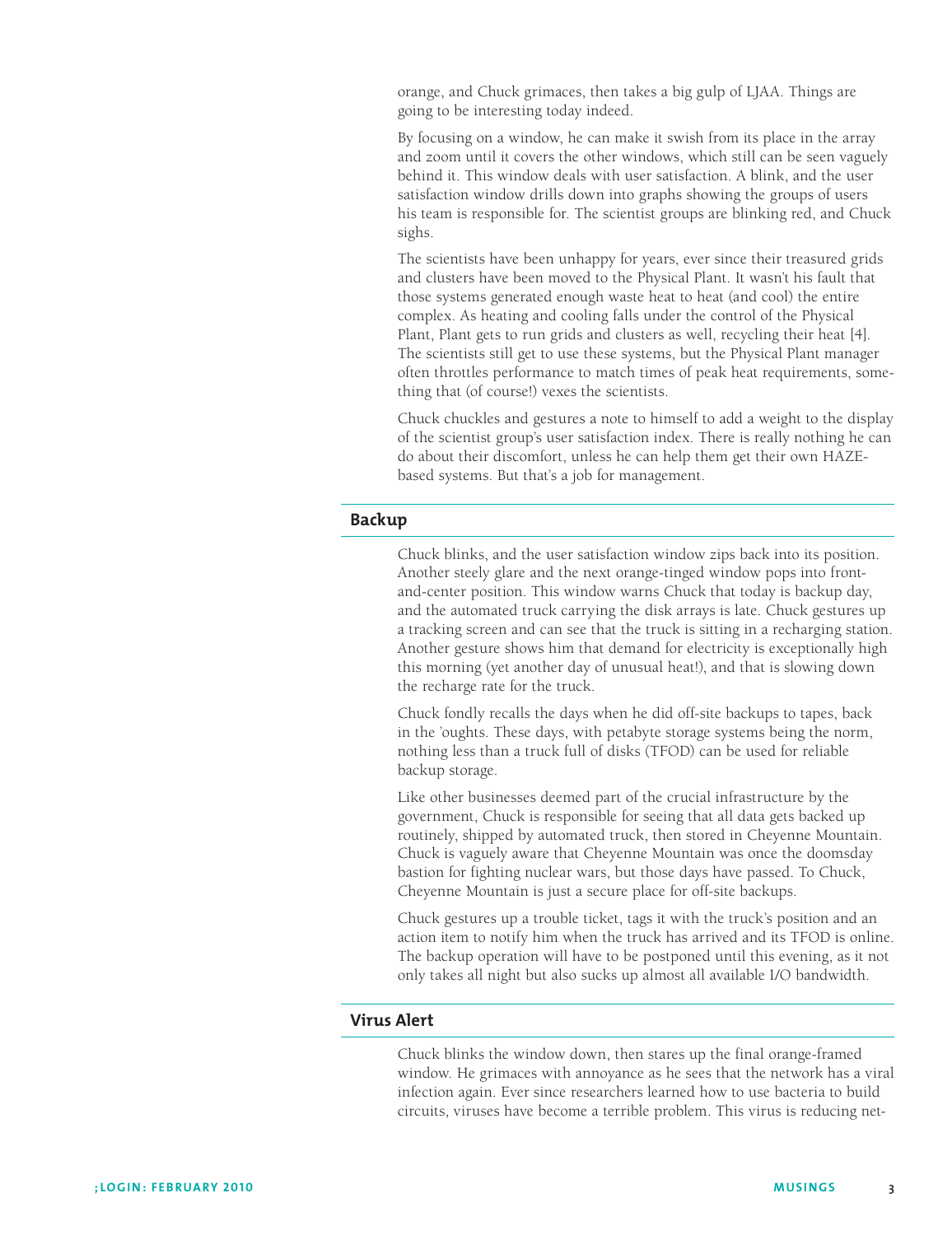work bandwidth for several marketing managers' offices. Chuck calls up an anti-viral robot and sends it searching through the office's plumbing.

Chuck's own wideband connection is via his sewage pipe. It turned out to be the perfect place for genetically engineered bacteria to grow, and the sewage treatment plants provide a centralized location for connection to Internet3. He also can fall back on the much slower (1Gbs) link provided by his smartphone, if needed.

Chuck wonders why the marketing managers' network constantly has such issues. He pops a new window open to HeadSpace and grimaces as his brain gets scanned, authenticating him. He hates the ticklish feeling as the scanner passes over his cortex and doesn't believe the scan is any better than a plain old fingerprint. Then he is in.

#### **HeadSpace**

HeadSpace, the social networking site favored by uber-geeks, appears as an endless plane stretching to the vanishing point in all directions. He gestures a query, then zooms across the plane to a gathering of like-minded visitors, who appear to be arguing. At times like this, Chuck marvels at the completely immersive experience provided by his gaming implants. The brain surgery was scary, even if it was done by robo-docs, and the cost—well, at least he could write off part of it as a business expense.

A stocky dwarf avatar is shouting, "You'd be better off if you stuck with McMantic anti-viral!"

An androgynous-looking mage intones a response: "I only trust Merc-Wellcome Pharmaceuticals when it comes to protecting my network's environment."

Chuck butts in, and his well-muscled warrior avatar works its own type of magic, as two meters of hulking, edgy, muscle-equipped-with-sharp-edgedinstruments has a habit of doing. "Hey, has anyone heard of virals that seem to be attracted to marketing networks in particular?"

A pretty little fairy pipes up: "The creeps probably deserve it."

After a few more comments about how the marketing droids get all the nice bennies, a fairly normal-looking avatar (just an impossibly handsome one) suggests that he check to see if anyone in that group has visited Thailand recently. Turns out there is a rather nasty form of STD there that might also have an effect on the bacteria the network runs on.

Chuck's avatar grunts out a thanks and vanishes. Chuck doesn't log out yet, as it is time for the morning gripe meeting with his team. He pops into existence at the opening of a cave overlooking a jungle environment. Most of his team are already present.

Chloe, appearing as a unicorn, is talking about the user satisfaction index being down. Chuck counters by pointing out that the problem comes from the scientists, as usual. Chloe timidly mentions that she down-weighted the scientists' portion of the index, and it is still in the orange. Chuck opens a window display and zooms in. Chloe is right. Even with the adjustment, many users are still not satisfied.

With some more digging, the team discovers that the naming server had a partial core failure last night, and fewer than half the processor cores are still resolving names. With only 128 cores to handle the DNSSecv2 response verification signatures, name resolving was taking twice as long as usual, up to 30 milliseconds, a noticeable difference. A warm reset of the offline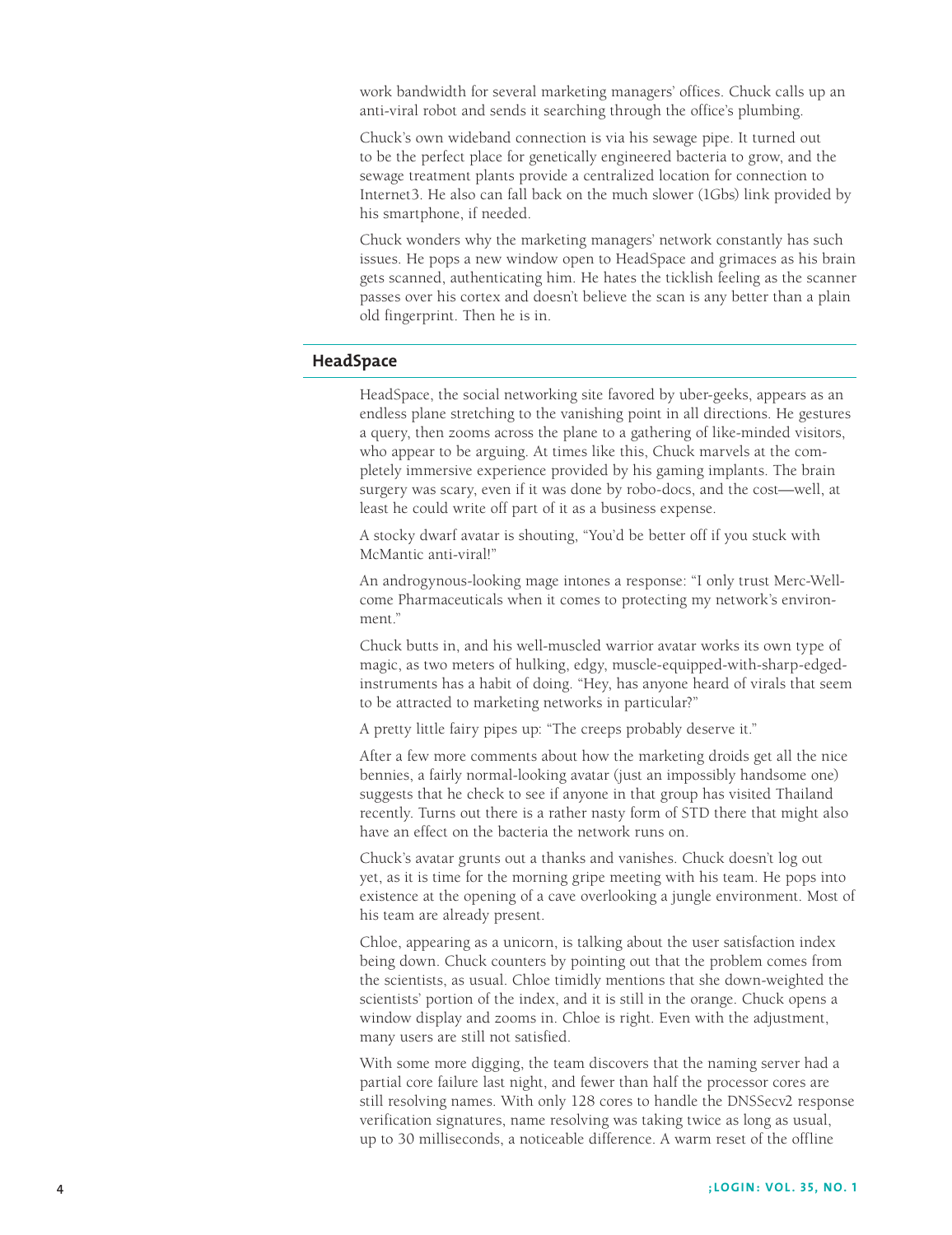processor cores provided a temporary solution to the issue. Chuck gestures out another trouble ticket, so that someone can get to the underlying issue before the problem becomes permanent.

After the meeting concludes, Chuck decides he needs a little exercise, and joins a group of warriors on a quest. As he swings his heavy sword, electrodes built into his real-life bed/lounge stimulate his muscles. When Chuck emerges from his virtual visit, his body is gleaming in sweat. Not bad, he thinks, for fifteen vigorous minutes of mock-fighting. He feels great.

Now, back to work . . .

#### **Lineup**

Has storage really been getting large enough to require TFODs? You should read the LISA summaries in this issue or watch the video of the presentation about building petabyte-sized disk storage systems [5]. You can also check out the slides or the video of another LISA IT about water-cooled datacenters that can resell their "waste" heat for home heating (Bruno Michel, Friday). We also have summaries from the Advanced Topics, University Issues, and Government and Military System Administration workshops.

After several attempts, I finally managed to include an article about building a Hadoop cluster. Jochen Leidner and Gary Berosik have built several clusters and provide details on building their own cluster using commodity PCs. They also cover some of the reasons behind the interest in clusters.

Besides the articles by Couch and Kamath I've mentioned, we have another sysadmin-related article. Jarle Bjørgeengen was working on a project at his university where they needed to replace an older configuration management system. Björgeengen also wanted to create an experiment where he could scientifically examine performance differences between Puppet and Cfengine3. His results should surprise no one who understands how these tools work, but they are sure to stir things up anyway.

I was able to attend SOSP in Montana this fall, where I got to hear a great panel on "Rethinking File Systems." Only one panelist managed to finish an article for this issue, Erez Zadok (with co-authors Vasily Tarasov and Priya Sehgal), but I hope to have more visions of the future of file systems in future issues.

Angelos Keromytis presents research he has done into known VoIP and IMS vulnerabilities. As Keromytis points out, the RFCs for VoIP are enormous and flexible, and there are many correct but dangerous implementations. He closes his article with suggestions about what you can do to harden your VoIP systems.

Choffnes and Bustamante point out a clever way of improving BitTorrent performance. They show that it is better for participants who share the same provider to also be assigned to the same torrent, as bandwidth within a provider is usually much higher than inter-provider bandwidth.

Dave Piscitello has written an article about the new duties of ICANN. Piscitello works with ICANN, as well as having a long history of Internet-related activities, and provides accurate information about long-awaited changes.

Rudi van Drunen has written about wireless technology. Rudi provides details about how wireless works, as well as a case study in designing a medium-haul wireless network.

David Blank-Edelman takes the time to cover time in Perl, as well as useful modules that don't ship with the core. Dave Josephsen fills us in on turmoil